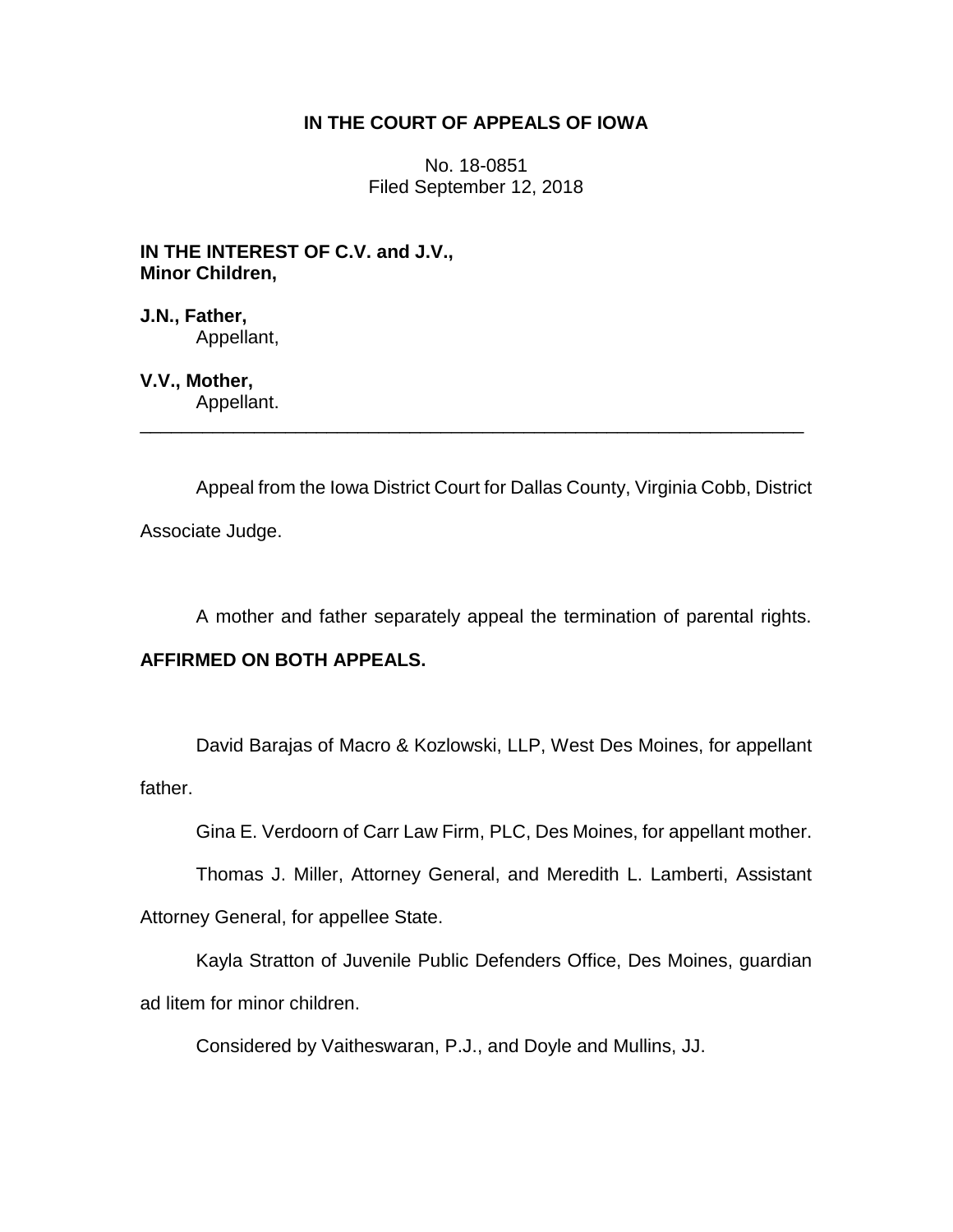#### **DOYLE, Judge.**

V.V. is the mother and J.N. is the father of J.V., born in 2015, and C.V., born in 2016. Following a trial, the juvenile court terminated the parents' parental rights, and each parent now appeals the court's order. Upon our de novo review of the record, we affirm.

#### *I***.** *Standard of Review and Statutory Framework***.**

Parental rights may be terminated under Iowa Code chapter 232 (2017) if the following three conditions are true: (1) a "ground for termination under section 232.116(1) has been established" by clear and convincing evidence, (2) "the bestinterest framework as laid out in section 232.116(2) supports the termination of parental rights," and (3) none of the "exceptions in section 232.116(3) apply to preclude termination of parental rights." *In re A.S*., 906 N.W.2d 467, 472-73 (Iowa 2018). Our review is de novo, which means we give the juvenile court's findings of fact weight, especially the court's credibility assessments, but we are not bound by those findings. *See id*. at 472. "For evidence to be 'clear and convincing,' it is merely necessary that there be no serious or substantial doubt about the correctness of the conclusion drawn from it." *Raim v. Stancel*, 339 N.W.2d 621, 624 (Iowa Ct. App. 1983); *see also In re M.W*., 876 N.W.2d 212, 219 (Iowa 2016).

#### *II***.** *Discussion***.**

On appeal, the mother asserts the State failed to prove the grounds for termination found by the juvenile court. Both parents argue termination of parental rights was not in the children's best interests and maintain the court should have granted each additional time to achieve reunification. The father contends the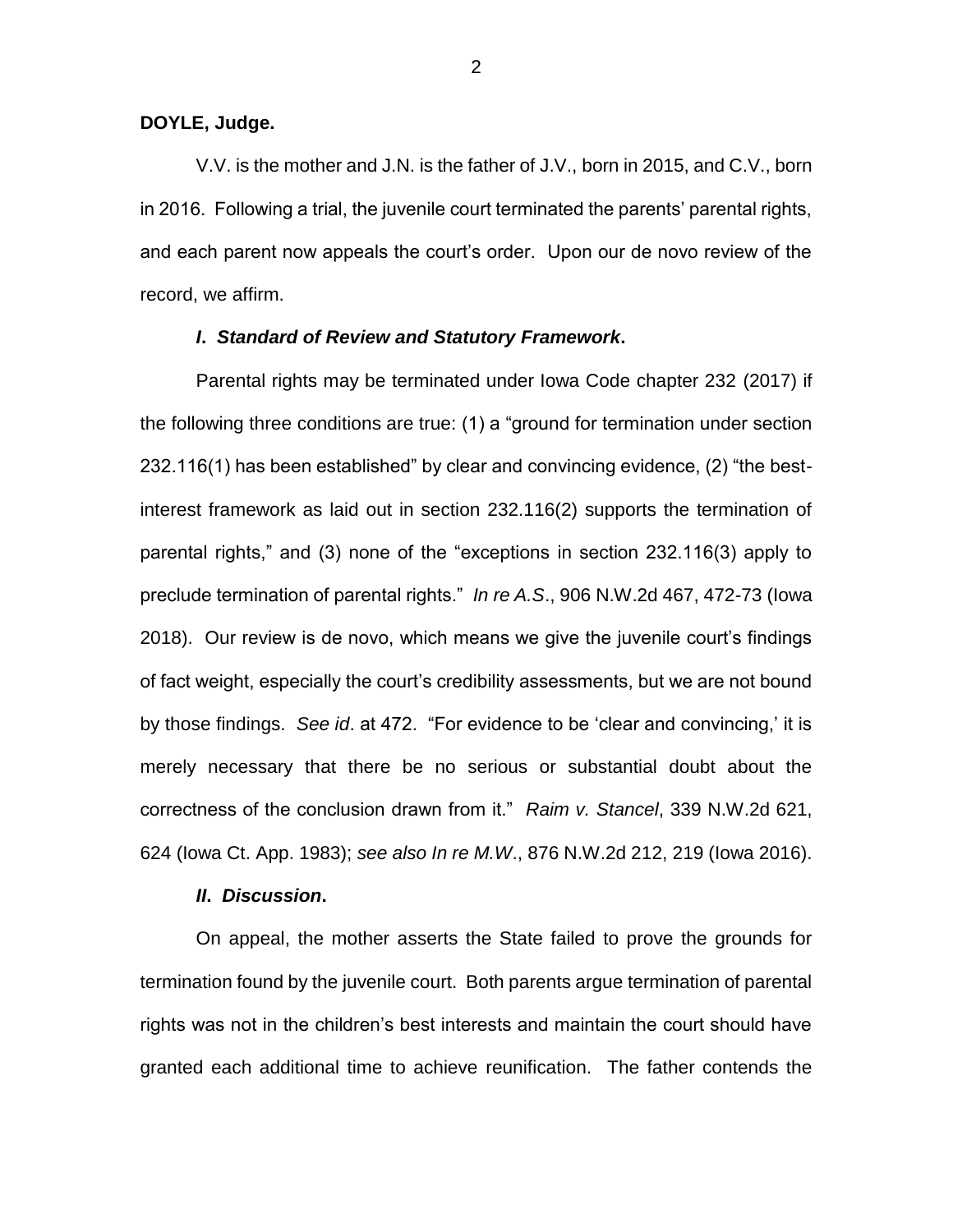State failed to make reasonable efforts for reunification with the children. For the following reasons, we disagree.

### *A.**Grounds for Termination***.**

The juvenile court found the State proved the grounds for termination set forth in Iowa Code section 232.116(1) paragraphs (d) and (h), which the mother contests on appeal. When the juvenile court finds more than one ground for termination under section 232.116(1), "we may affirm . . . on any ground we find supported by the record." *In re A.B*., 815 N.W.2d 764, 774 (Iowa 2012). We focus our analysis on paragraph (h).

Here, the mother argues the State "did not offer clear and convincing evidence that the children could not be returned to [her care if an] additional six months were given to the mother to reunify with the mother." However, paragraph (h) requires the State prove, among other things, the child could not be returned to the parent's care "at the present time." *See* Iowa Code § 232.116(1)(h)(1)-(4); *see also A.S.*, 906 N.W.2d at 473 (discussing paragraph (h)). "At the present time" means at the time of the termination-of-parental-rights hearing. *See In re A.M*., 843 N.W.2d 100, 111 (Iowa 2014). Upon our de novo review of the record, we find clear and convincing evidence the children could not be returned to the mother's care at the time of the termination-of-parental-rights hearing.

In December 2017, the children's pediatrician, who had been overseeing the children's medical care since September 2016, opined that, in her medical opinion, the parents were "not equipped with the skills required to provide for the basic and medical needs of either [child]." The doctor explained that when she first evaluated the children, the youngest child suffered from "severe failure to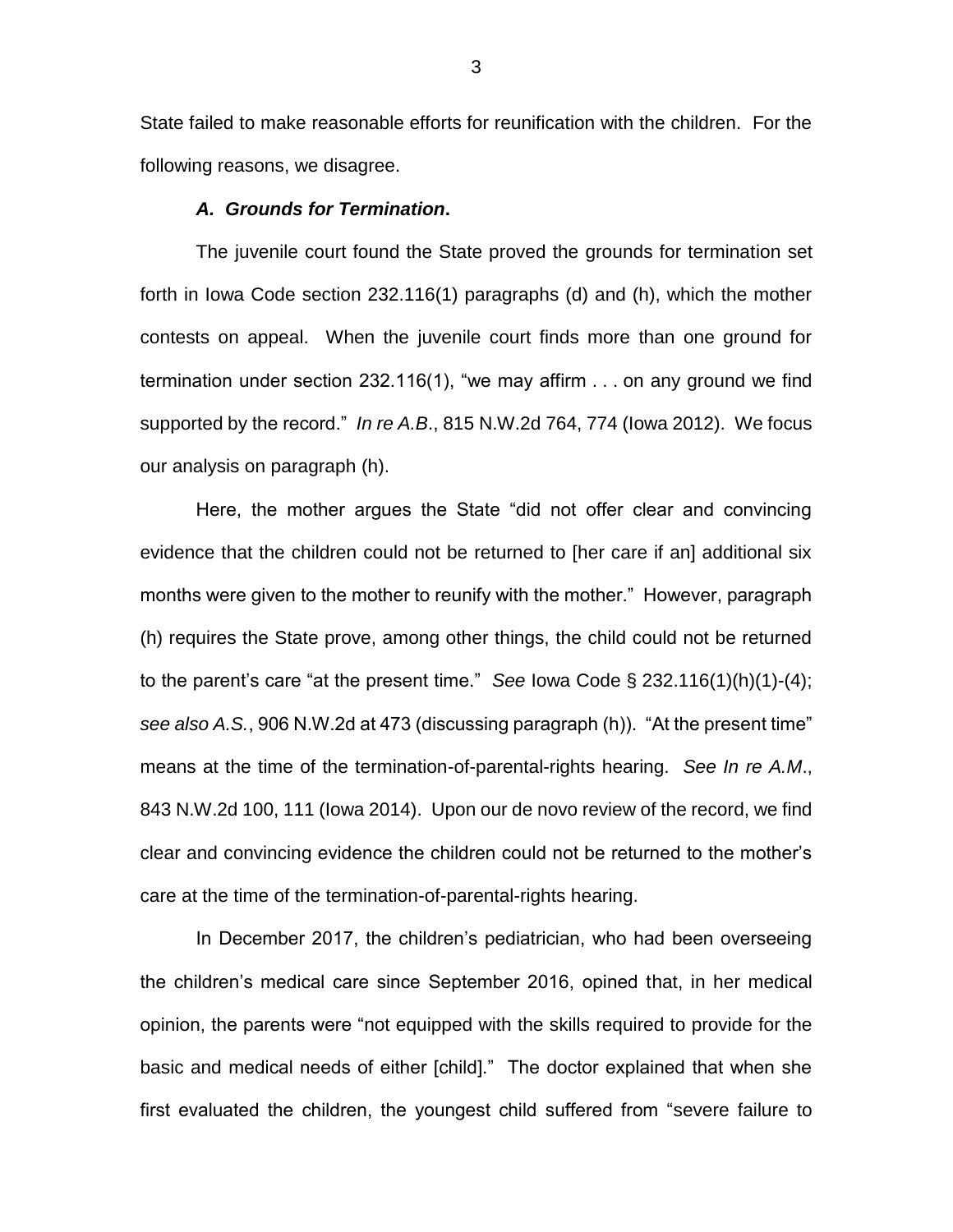thrive, with social-emotional developmental delay," and the oldest child had a "global development delay." The youngest child's medical tests were negative for organic causes of failure to thrive, and the pediatrician opined the child's "failure to thrive was most consistent with inadequate daily caloric intake." However:

[The] parents were resistant to the diagnosis of failure to thrive and medical recommendations for age appropriate feedings at initial visits. They failed to show insight into the medical concerns for [the youngest child's] failure to grow and the impact of inadequate nutrition on developmental progression. They often expressed distrust in the medical recommendations for [the child's] care. Upon placement in foster care, [the youngest child] showed consistent weight gain and developmental progression. With age appropriate intake, she consistently showed weight gain at each subsequent visit. At her 15 month well child examination, [the youngest child] showed mild weight loss thought to be secondary to refusal to drink whole milk. She started [a daily formula supplement] and recent follow up showed excellent weight gain. She has thrived since that time in both realms of growth and development.

Similarly, the doctor noted the oldest child's health progressed when she was

placed in foster care, testifying, "Since placement in foster care and involvement

with Early Access (AEA), [the oldest child] has showed continued age appropriate

developmental progression. She has continued to show adequate growth."

The doctor stated that when the parents attended the children's appointments with her, along with the children's foster parents, "[t]he dynamics during the clinical visits ha[d] been difficult," noting:

[The] father often contradicts the history provided by the foster family. He consistently reports findings different than those reported by the foster parents. He has expressed disagreement and distrust in medical recommendations from this provider as well as the ongoing care provided by the foster family. Both [parents] have failed to show insight into [the children's] medical diagnoses and developmental delays.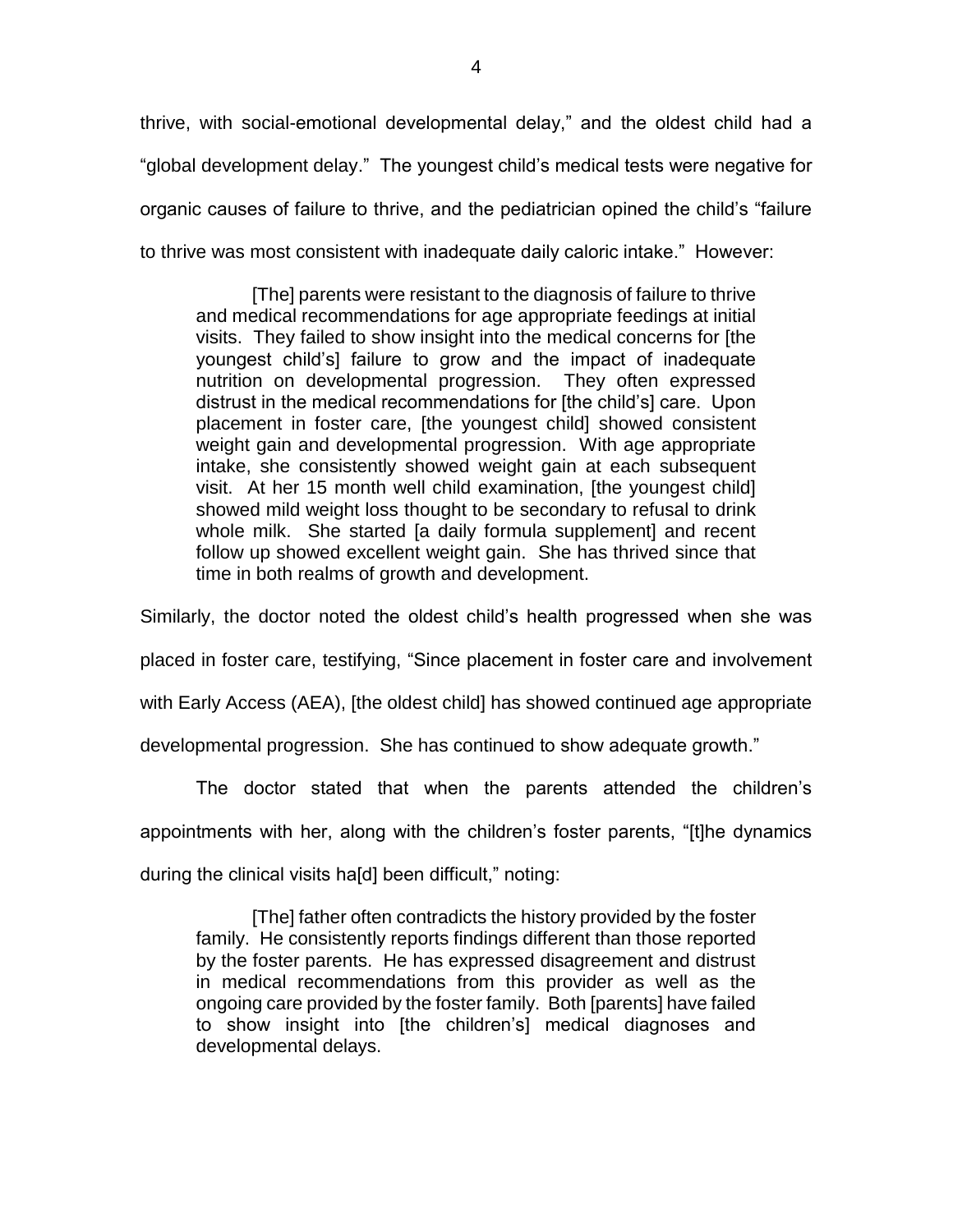Finally, the doctor expressed "[a]dditional concerns of emotional abuse and detachment," reporting she had observed little "affection between the biological parents and [the children] during clinical appointments."

The Iowa Department of Human Services (DHS) caseworker and the service providers also testified the children could not be returned to the parents' care at the time of the hearing. Despite providing the parents extensive services, concerns for the safety of the children remained. Ultimately, the parents at times did not have accurate expectations of their children's behavior for the children's ages, and they did not appear to have parental capacity to be able to accurately report information. Having reviewed the record de novo, we agree with the juvenile court's assessment:

[The parents] have not demonstrated any insight into what their issues are, despite having had them addressed by professionals, or any cause and effect between their demonstrated behavior and the impact there has been on the children. The court also does not believe [the mother] has the ability to manage the constant vigilance and need for immediate, almost instinctive, responses to a child's unknowing but dangerous actions, such as climbing and falling, getting burned on the stove, the list could go on and on. She also does not have developed critical thinking that provides for anticipating and planning the future, as the girls grow and change. [The father] doesn't have the same deficits [the mother] has, but he has demonstrated a lack of attention to the girls in his surroundings that the court has not seen addressed.

The record shows that the children could not be returned to the parents' care at the time of the termination-of-parental-rights hearing. Consequently, we find clear and convincing evidence that grounds for termination of the mother's parental rights were established under section 232.116(1)(h).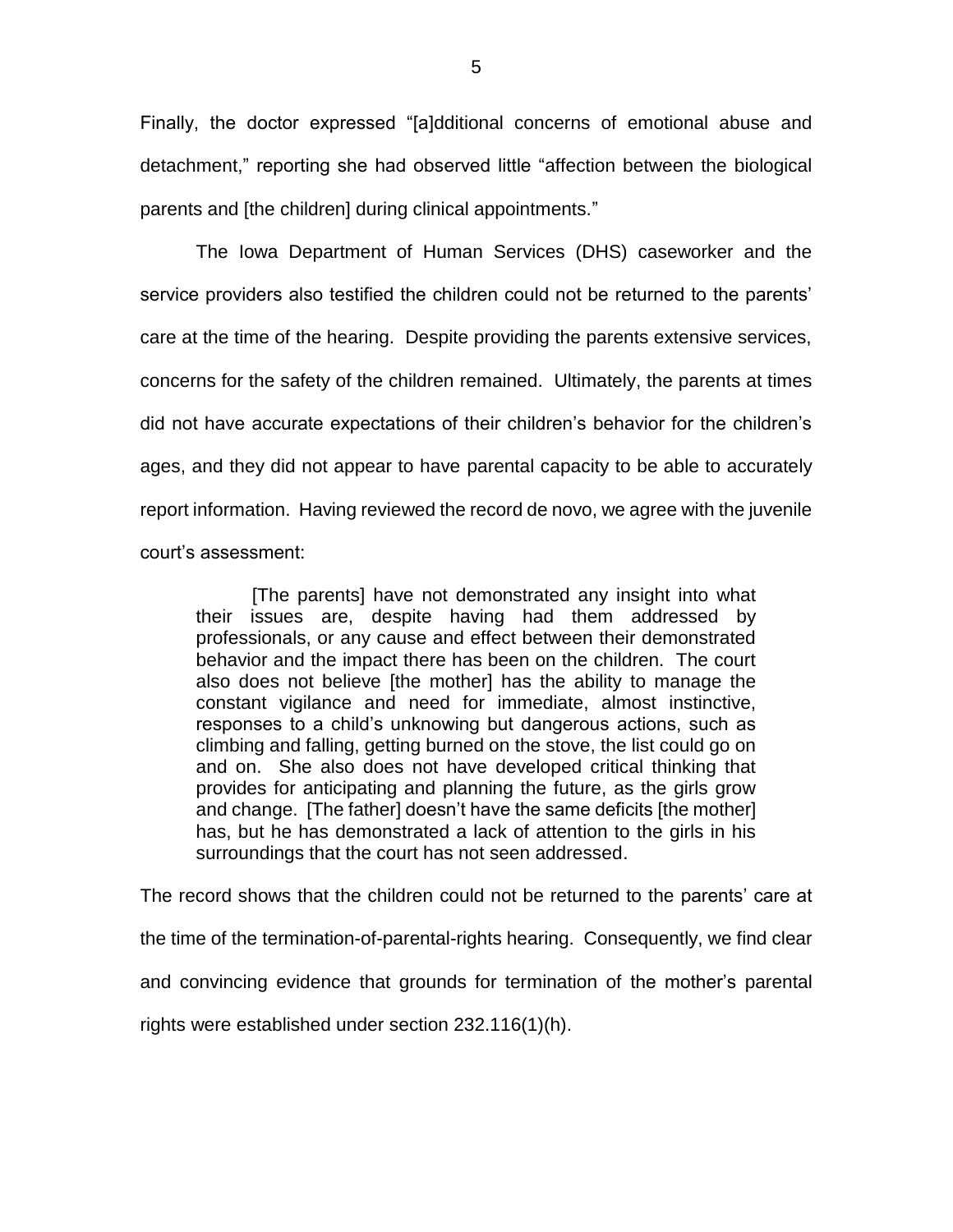#### *B***.** *Best Interests, Reasonable Efforts, and Additional Time***.**

The parents' remaining arguments are related; we therefore address them together. The mother argues termination of her parental rights was not in the child's best interests, pointing out that she and the children share a bond "strong enough the children light up when they saw their mother and responded to her voice and commands." Both parents assert the juvenile court should have granted them additional time for reunification. The father maintains the DHS failed to make reasonable efforts for reunification because it would not decrease the level of supervision during visitation. For the following reasons, we disagree with the parents.

"Time is a critical element" in proceedings concerning parental rights. *See In re C.B*., 611 N.W.2d 489, 495 (Iowa 2000). When a child is removed from his or her parents' care, the parents have a limited time frame, based upon their child's age, to demonstrate the child can be safely returned to the parents' care. *See A.S*., 906 N.W.2d at 474; *see also* Iowa Code §§ 102.102(6)(2)(b),  $232.116(1)(h)(3)$ . For children age three and under, the legislature has determined that time frame is six months. *See* Iowa Code § 232.116(1)(h)(3); *A.S*., 906 N.W.2d at 473-74.

Iowa law requires the DHS to "make every reasonable effort to return the child to the child's home as quickly as possible consistent with the best interests of the child." Iowa Code § 232.102(7); *see also C.B*., 611 N.W.2d at 493. "Visitation between a parent and child is an important ingredient to the goal of reunification," *In re M.B*., 553 N.W.2d 343, 345 (Iowa Ct. App. 1996), and the reasonable-efforts requirement "includes visitation designed to facilitate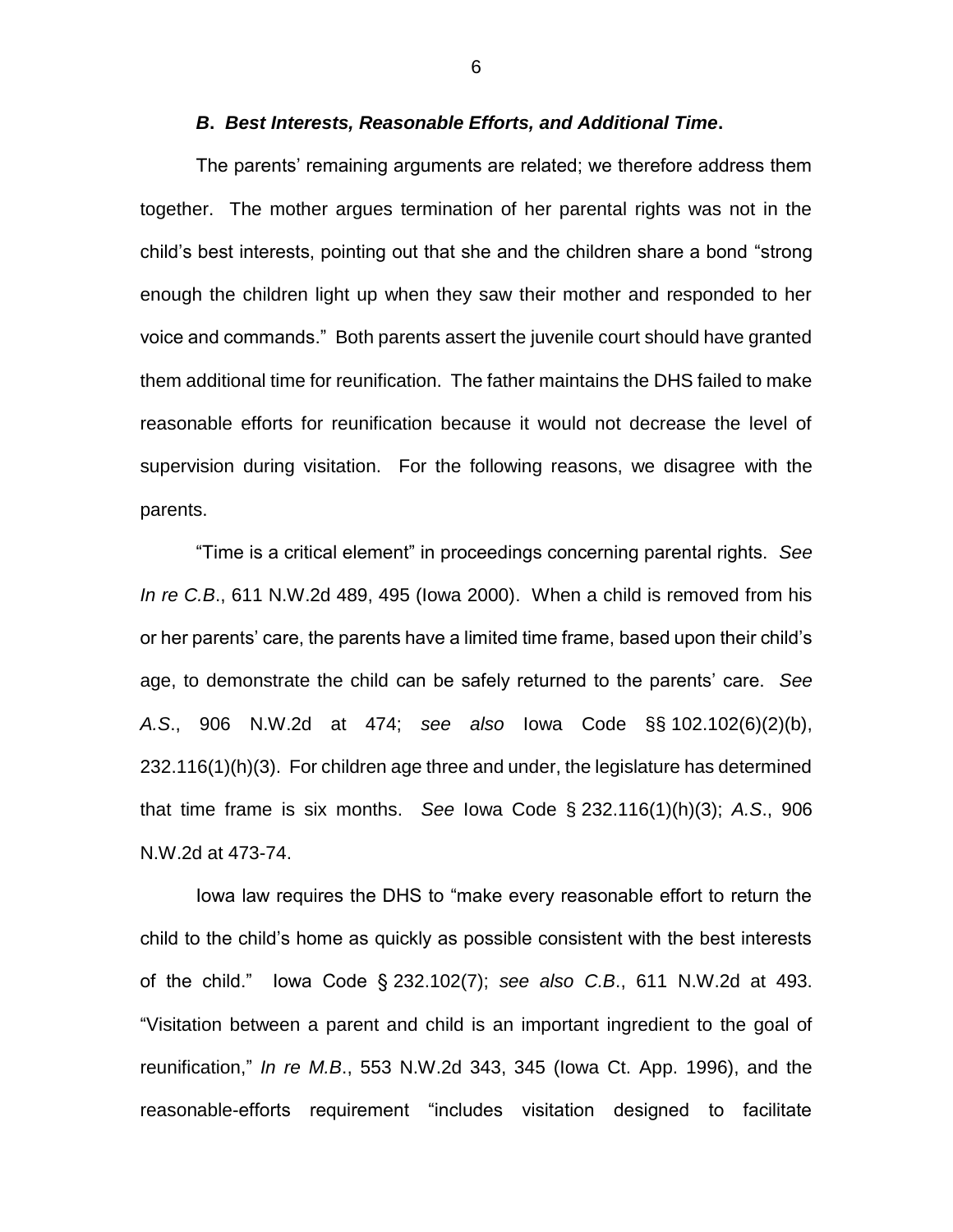reunification while providing adequate protection for the child." *C.B*., 611 N.W.2d at 493. "However, the nature and extent of visitation is always controlled by the best interests of the child." *M.B*., 553 N.W.2d at 345.

After the statutory time period for termination has passed, termination is viewed with a sense of urgency. *See C.B*., 611 N.W.2d at 495. Before the court can grant a parent additional time to work towards reunification, there must be an assurance that the need for removal will no longer exist at the end of that time period. *See* Iowa Code § 232.104(2)(b) (requiring the court, when granting additional time, to "enumerate the specific factors, conditions, or expected behavioral changes which comprise the basis for the determination that the need for removal of the child from the child's home will no longer exist at the end of the additional six-month period"). Children are not equipped with pause buttons, and a child cannot be deprived "of permanency after the State has proved a ground for termination under section 232.116(1) by hoping someday a parent will learn to be a parent and be able to provide a stable home for the child." *A.S*., 906 N.W.2d at 474 (cleaned up).<sup>1</sup> Ultimately, in determining whether termination of parental rights is in a child's best interests, we "give primary consideration to the child's safety, to the best placement for furthering the long-term nurturing and growth of the child, and to the physical, mental, and emotional condition and needs of the child." Iowa Code § 232.116(2).

Here, there is no question that the parents love their children. Additionally,

 $\overline{a}$ 

<sup>&</sup>lt;sup>1</sup> "Cleaned up" is a relatively new parenthetical used to indicate that internal quotation marks, alterations, and citations have been omitted from quotations for readability purposes. *See United States v. Steward*, 880 F.3d 983, 986 n.3 (8th Cir. 2018); Jack Metzler, *Cleaning Up Quotations*, 18 J. App. Prac. & Process 143 (Fall 2017).